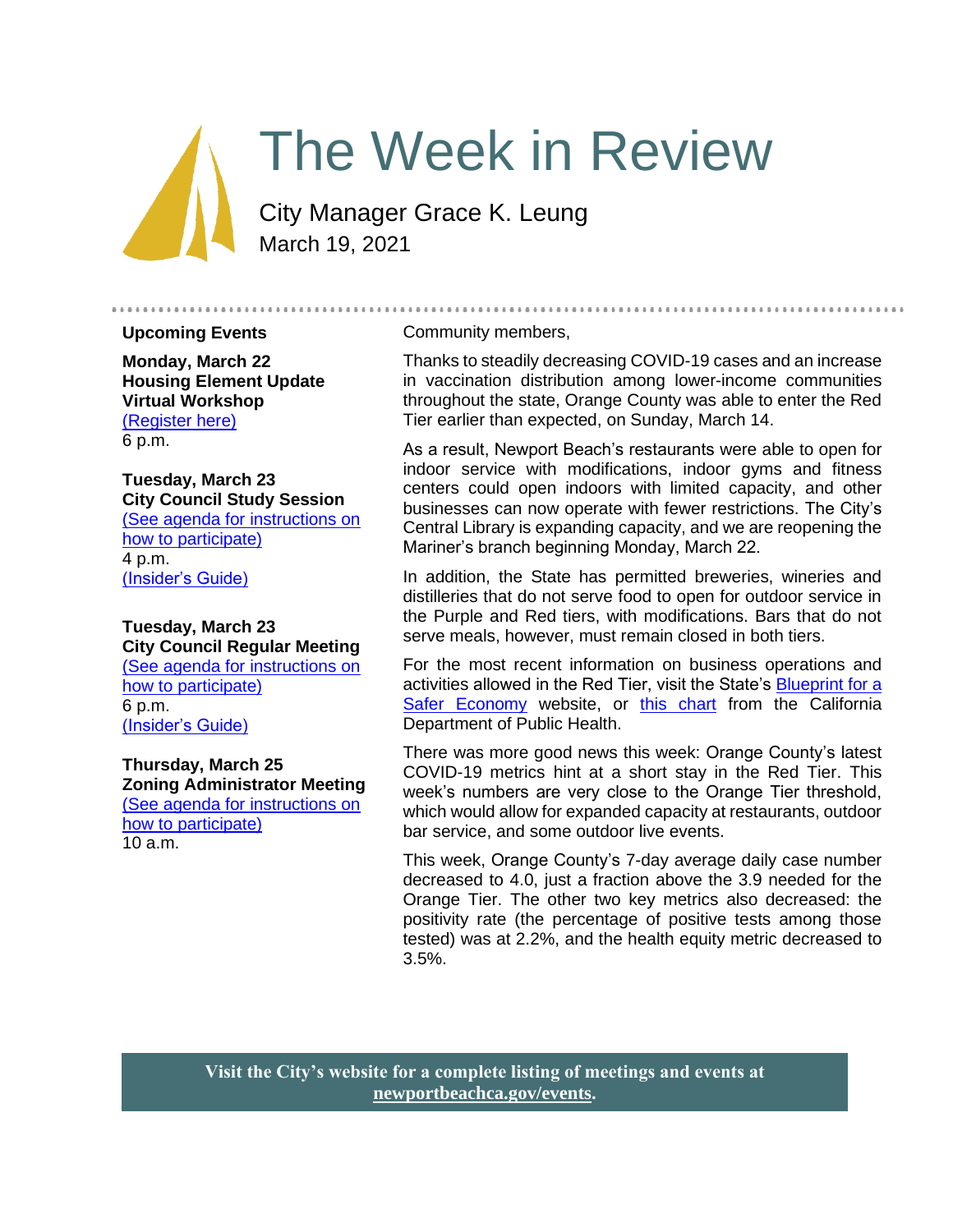If these numbers hold, Newport Beach could be well on the way to a robust resumption of activity and business operations very soon.

Here is updated vaccine information and resources as of March 19:

- More than 1 million people have received at least one dose of the COVID-19 vaccine in Orange County (this number includes first and second doses). More than 500,000 doses of COVID-19 vaccines have been administered in Orange County via Othena. For those who are eligible and have not received a vaccine yet, the County encourages patience as appointments are based on vaccine availability.
- People ages 16–64 with underlying medical conditions are now eligible for vaccination per State guidelines. Those individuals will need to attest that they have one of the identified conditions when scheduling an appointment.
- While many people who live or work in Orange County currently do not yet meet the State's eligibility for receiving a COVID-19 vaccine, they are advised to register now at [www.Othena.com](https://lnks.gd/l/eyJhbGciOiJIUzI1NiJ9.eyJidWxsZXRpbl9saW5rX2lkIjoxMDAsInVyaSI6ImJwMjpjbGljayIsImJ1bGxldGluX2lkIjoiMjAyMTAzMTguMzcyMjIwMzEiLCJ1cmwiOiJodHRwOi8vd3d3Lk90aGVuYS5jb20ifQ.5OHW0-vcE_IzHFtKN3jd8yvcc10Sa2dqetK02U7cNhc/s/1420811472/br/100285178308-l) to be placed in the virtual waiting room to be notified when it is their turn.
- The County is accepting vaccination registrations by phone for those who lack access to technology. The Orange County Health Care Agency hotline, (714) 834-2000 can provide assistance with Othena registration and support.
- There are several vaccination options. Even if you are registered with the County's Othena platform, you can also register with the state's "My Turn" system, administered by Blue Shield, and find other resources at [this link.](https://www.blueshieldca.com/bsca/bsc/wcm/connect/sites/sites_content_en/coronavirus/vaccine-locations) Orange County has developed a similar [vaccine resource](https://occovid19.ochealthinfo.com/covid-19-vaccine-distribution-channels)  [web page.](https://occovid19.ochealthinfo.com/covid-19-vaccine-distribution-channels)
- You can subscribe to Orange County's weekly OC COVID19 Vaccine Facts newsletter at this [link.](https://occovid19.ochealthinfo.com/covid-19-vaccine-resources) Scroll down until you see the subscribe button and enter your email.

# **COVID-19 Cases in Newport Beach**

As of March 18, the total number of COVID-19 cases in Newport Beach was 3,678 and the total cases in Orange County was 249,181. The number of recovered COVID-19 patients countywide as of March 18 was 240,465. These figures are provided to Orange County by the California Department of Public Health.

# **Housing Element Update Advisory Committee (HEUAC) Meeting Recap**

On Wednesday, March 17, 2021, the City's Housing Element Update Advisory Committee (HEAUC) held a meeting via Zoom.

The HEUAC began the business portion of the meeting by receiving a short overview of zoning overlays. City staff shared how overlays may be a helpful tool in meeting the State's requirement to rezone identified properties for housing development within three years of adopting the Housing Element. The HEUAC discussed aspects, such as the ability to have parcel-by-parcel regulations in an overlay, to require housing for a certain income level, and to have a development cap that would limit new housing to only that needed for the Regional Housing Needs Assessment (RHNA).

The HEUAC then moved into a presentation on how to navigate and review the *initial draft* of the Housing Element. Committee members provided some feedback but noted that they would be providing more formal written comments. These comments will be presented at the next HEUAC meeting on March 31, 2021. The public in attendance also provided input on the initial draft. Some highlights of the feedback include making the document more accessible and easier to review, increasing the planned number of accessory dwelling units (ADUs), dispersing affordable units throughout the different areas, tightening up the inventory to lessen the buffer, and a request to recommend that future sites respect the site plane ordinance.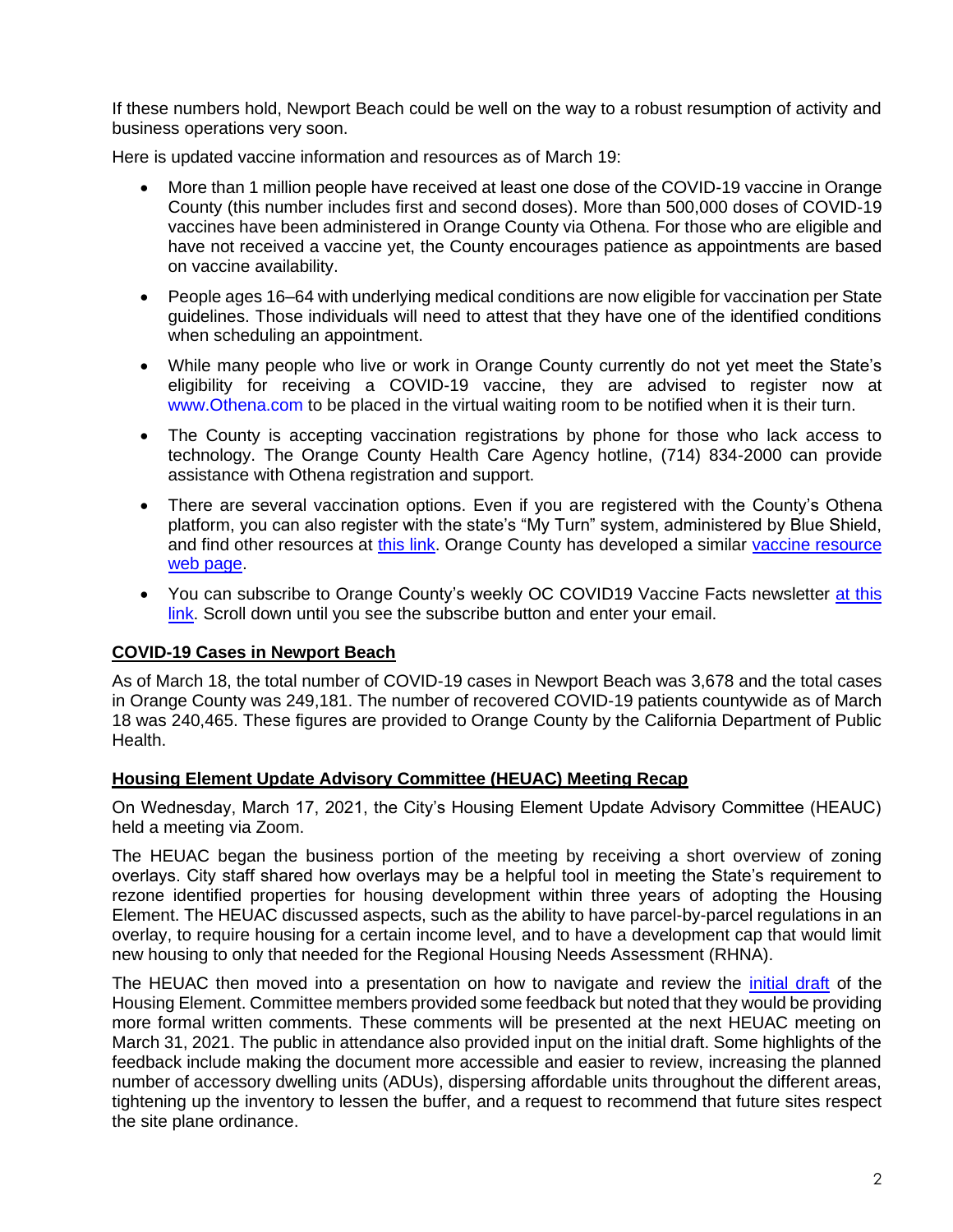The HEUAC finished the meeting with an informational item regarding the upcoming schedule for the update.

The next meeting is scheduled for March 31, 2021, where it is anticipated the HEUAC will dive deeper into the initial draft Housing Element update. For more information on the HEUAC, please check out its webpage [here.](https://www.newportbeachca.gov/government/data-hub/agendas-minutes/housing-element-update-advisory-committee)

As a reminder, the initial draft of the Housing Element is posted and available for review at: [www.newportbeachca.gov/DraftHEUpdate](http://www.newportbeachca.gov/DraftHEUpdate) until April 30, 2021. Please send all comments to City staff at [GPUpdate@newportbeachca.gov.](mailto:GPUpdate@newportbeachca.gov)

#### **Community Invited to March 22 Online Housing Workshop**

The City is inviting and encouraging the community to provide input on the future of housing in Newport Beach with respect to the State mandate to plan for 4,845 new housing units of varying affordability levels.

An interactive, virtual workshop will be hosted on Monday, March 22, 2021, at 6 p.m. via Zoom. This workshop will provide an overview on what to expect when reviewing the draft Housing Element and how to navigate it. As touched on above, the City is requesting comments on this draft by April 30, 2021, and the draft is available [here.](http://www.newportbeachca.gov/DraftHEUpdate)

To register please visit [www.NewportTogether.com](http://www.newporttogether.com/) or click [here.](https://zoom.us/meeting/register/tJAkf-yhqjIpGtfFuvlOkpFXdBSLlvH3jh2p) There will be many opportunities to provide input moving forward. The Planning Commission and City Council will also be reviewing the documents at study sessions in April.

Stay tuned for more information. The City appreciates the community's engagement and participation in this unprecedented process!

# **Library Update**

Based on recommendations from the County of Orange and in concurrence with guidelines issued by the state of California, Newport Beach Public Library is pleased to announce that patron capacity at the Central Library has increased to 50%, effective Tuesday, March 16. Mariners Branch will open on Monday, March 22, also at 50% capacity.

The Library will continue to offer a "grab and go" business model. Patrons can browse the shelves, check out materials, and manage accounts. A limited number of public computers will be available to ensure social distancing. Until restrictions on gatherings and building capacity are lifted, the use of seating areas, study rooms, and program spaces will be prohibited.

In accordance with guidelines from the State of California, Newport Beach Public Library is implementing a variety of precautions to make the environment as safe as possible for staff and the public upon reopening. Both the Central Library and Mariners Branch are equipped with Plexiglass barriers at public service desks, social distancing demarcation signage, and hand-sanitizers. For safety purposes, staff and visitors must wear face masks and maintain safe physical distancing.

The Library will continue to offer Curbside Service at Balboa and Corona del Mar branches, telephone reference, and the Library e-Branch to facilitate social distancing at the Library. No programs will be offered at this time.

# **New Coyote Tracking Partnership**

For the past five years, the Police Department's Animal Control Unit has encouraged residents to report coyote sightings online on the Police Department's website. This system, which was designed by PD staff, allowed our Animal Control Officers to track and respond to sightings in Newport Beach, but did not offer interoperability with surrounding cities. In order to better collaborate with our surrounding agency partners, and to provide a more interactive interface for our residents, we have transitioned to a regional system created and maintained by the University of California called *Coyote Cacher*. By contributing data to this UC system, we will be helping academic researchers better understand urban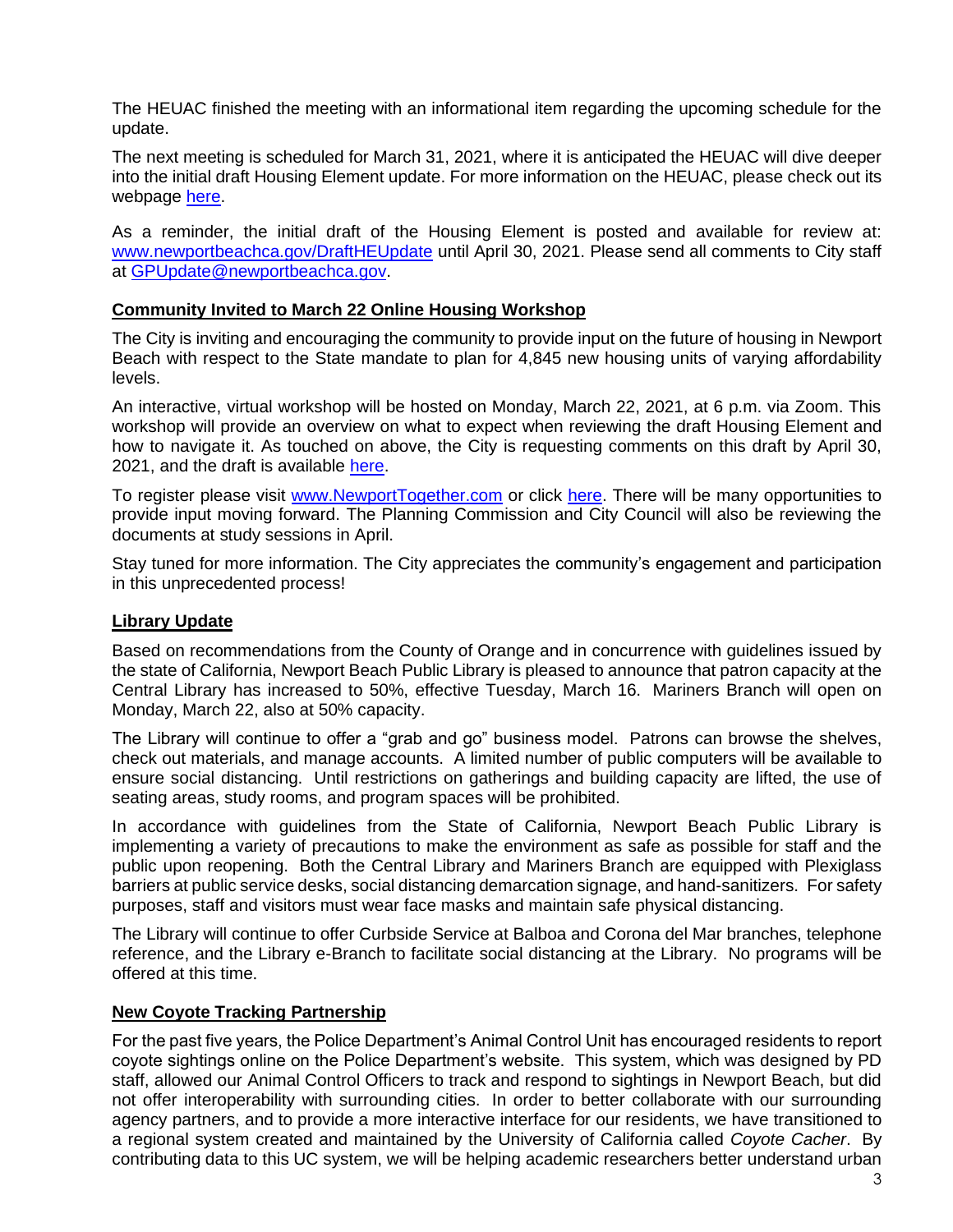coyotes. This will in turn benefit the City and its residents by allowing us to employ scientifically proven solutions as they become available.

Anyone who would like to report a coyote sighting or encounter can still visit the Police Department's website, which will link them to *Coyote Cacher*. The system can also be accessed directly by clicking [here.](https://urldefense.proofpoint.com/v2/url?u=https-3A__ucanr.edu_sites_CoyoteCacher_&d=DwMFAg&c=sfBE4hH8FB6CcYgAJfaP3Q&r=vxQ0AGtj8uQ5yD3PrM3cz1cxeOQDHYSQ9bFhmnAdxsk&m=t_EK2xGYDYc1W2crzM_7qW5wLZKyMVv7TvSLBB37c8o&s=K6c0BY6UgA80gzL64u-PeF2iGpsZ3yb6nQ_RzC4w9RE&e=) This website offers maps, updated in real time, of sightings reported. Residents can also sign up for email alerts for immediate notification of coyote activity in their zip code.

As we enter the springtime, we would like to remind residents that coyote activity will be increasing as new pups are born. For tips on how to keep your small pets safe, and how to discourage coyotes from frequenting your neighborhood, please click [here.](http://www.nbpd.org/community/animal_control/coyote_information.asp)

# **Corona del Mar Library & Fire Station No. 5 wins the 2020 ASCE Outstanding Sustainable Engineering Project Award**

The Corona del Mar Fire Station No. 5 and Library Replacement Project (Fibrary) has been selected as the recipient of the American Society of Civil Engineers, Orange County Branch (ASCE OC) 2020 Outstanding Sustainable Engineering Project Award. This innovative project linked two separate and very different city facilities on adjoining properties creating a building superior to any one entity. The site layout and building design conform to the basic functions of a library, which are quiet study, popular library materials, and children's services and concurrently serve as an essential emergency services facility. The vision, design, and construction are unique to this facility. This project should serve as a model for Southern California where space is costly and limited.

# **Household Hazardous Waste Collection Update**

Household hazardous waste (HHW) products often contain dangerous chemicals that need to be handled carefully to minimize their exposure to the natural environment. To mitigate disposal of these items in the regular trash, the City offers a door-to-door pick up service to our residents free of charge. Items can include cleaning supplies, paint, motor oil, universal waste (batteries, fluorescent lamps, light bulbs) or electronic waste. Residents can call 949-625-6735 to schedule a pickup.

# **Upcoming Electronic Waste and Shredding Event**

Each year in California hundreds of thousands of computers, monitors, copiers, fax machines, printers, televisions, and other electronic items become "obsolete" in the eyes of consumers. Rapid advances in technology and an expanding demand for new features accelerate the generation of "old" electronic equipment ("e-waste"). The result is a growing challenge for residents as they search for ways to reuse, recycle, or properly dispose of this equipment. Since electronic waste is generated so frequently and in large amounts, the City also provides bi-annual electronic waste collection events along with paper shredding. This year we will be holding shred and e-waste events on April 24 at the Harbor Day School parking lot located at 3343 Pacific View Drive.

# **Summer Beach Preparations**

Spring Break is around the corner, signaling the start of our summer beach preparations, which include:

- Removing wind fencing installed over the winter to prevent sand blowing on the streets and boardwalk.
- The log boom installed at the San Diego Creek (BackBay) to keep trash from spreading on our bays will be removed.
- Trash cans that were removed during the winter to paint and clean will be installed back on the heavy traffic areas.
- Broken fire rings were removed and replaced as needed. The remaining fire rings were given a coat of paint during the winter and are now ready for use.

Public Works staff and crew start preparations early to ensure a safe and enjoyable summer season for residents and visitors alike.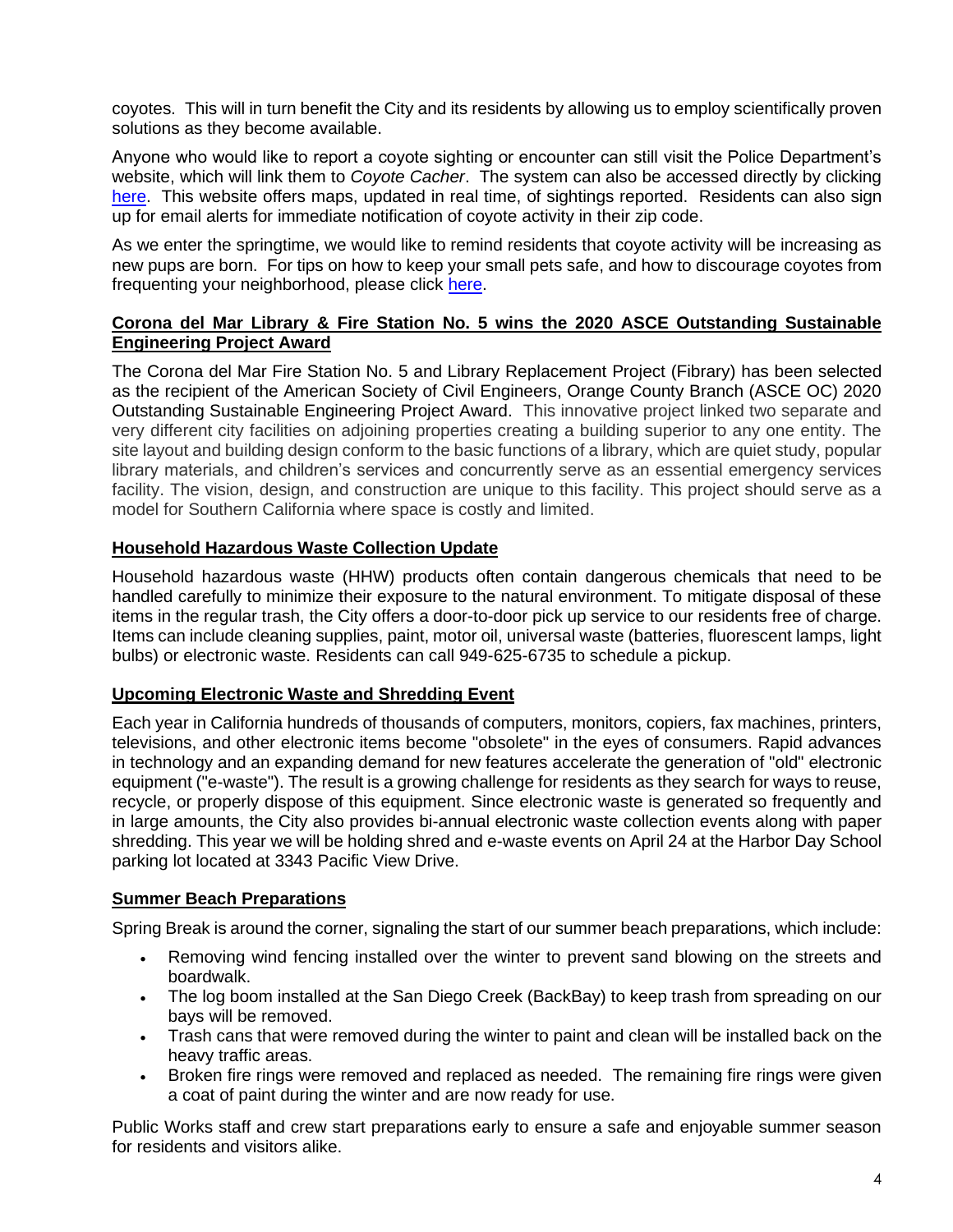# **Grunion Season Preparations**

The first full moon of grunion season occurred early this week, which signifies the beginning of grunion runs this season. California grunion come ashore to spawn from March through August during the time of the nightly high tides and within a couple of hours afterwards. They surf the waves onto sandy beaches during full and new moons, where they bury and fertilize eggs in the sand. The grunions then ride the next set of waves back out to sea.

Grunion are easily startled by human beach activity, so it is advisable to remain quiet while awaiting their arrival.

Grunion season presents our Beach Maintenance Crew with the opportunity to clean the beaches manually, not utilizing machinery below the tideline where the Grunion lay their eggs. Large debris like poles, logs, and plywood that wash up onshore from the Santa Ana River and San Diego Creek are manually picked up.

Coincidentally, during the spring, staff attends the annual training on Beach Ecology Coalition on Grunion and Snowy Plover Preservation, to remind and update our protocol in protecting the Snowy Plover and the Grunion.

The full schedule and grunion fishing laws are posted at the California Department of Fish and Wildlife website at [www.wildlife.ca.gov.](http://www.wildlife.ca.gov/)

#### **Concrete Alley and Street Replacement Project**

The Concrete Alley and Street Replacement project is now underway. The Public Works project includes reconstructing alleys within Assessment District No. 117 (AD 117), in Corona del Mar, and alleys and streets on the Balboa Peninsula, that have been affected by recent utility undergrounding and utility replacement work. S&H Civilworks, the City's contractor for the project, began reconstruction of the alleys in AD 117 last week and will complete all work within AD 117 prior to starting construction activities on the Balboa Peninsula. Additionally, construction will be performed in multiple phases to minimize inconvenience to residents and businesses. Project completion is scheduled for June 2021.

In related news, S&H Civilworks recently completed reconstruction of the concrete street pavement on Montero Avenue and Alvarado Place. This work also included constructing new landscaped parkways along Montero Avenue and a portion of Alvarado Place. Landscaping was completed on March 5, 2021, and residents can now enjoy their new streets and parkways!

#### **Homelessness Update**

Addressing homelessness continues to be a priority in the City's ongoing COVID-19 response, and City staff works closely with our contractor City Net, and our regional partners throughout the county and state. The City Net hotline number is (714) 451-6198. Those who call the hotline may leave a detailed voicemail message for themselves or others in need and City Net staff will respond within 48 hours. For immediate assistance, call the County's Crisis Prevention Hotline at (877) 7-CRISIS or (877) 727- 4747.

The City discourages panhandling in favor of targeted assistance through the Good Giving Program. Donations received through the program enable staff to purchase items such as bicycles, work boots, and small household items for newly housed people. All donations are tax deductible. If you would like more information, or to donate, please visit our [Good Giving Program web page.](https://newportbeachca.gov/trending/community-issues/homelessness/how-you-can-help)

#### Success Stories

• The City's Homeless Liaison Officer placed 17 people, several of whom had been staying by the Newport Pier, into the new Yale Transitional Center in Santa Ana. An elderly man who stayed by the Balboa Pier is now sheltered in a motel as he awaits placement into the Yale shelter. The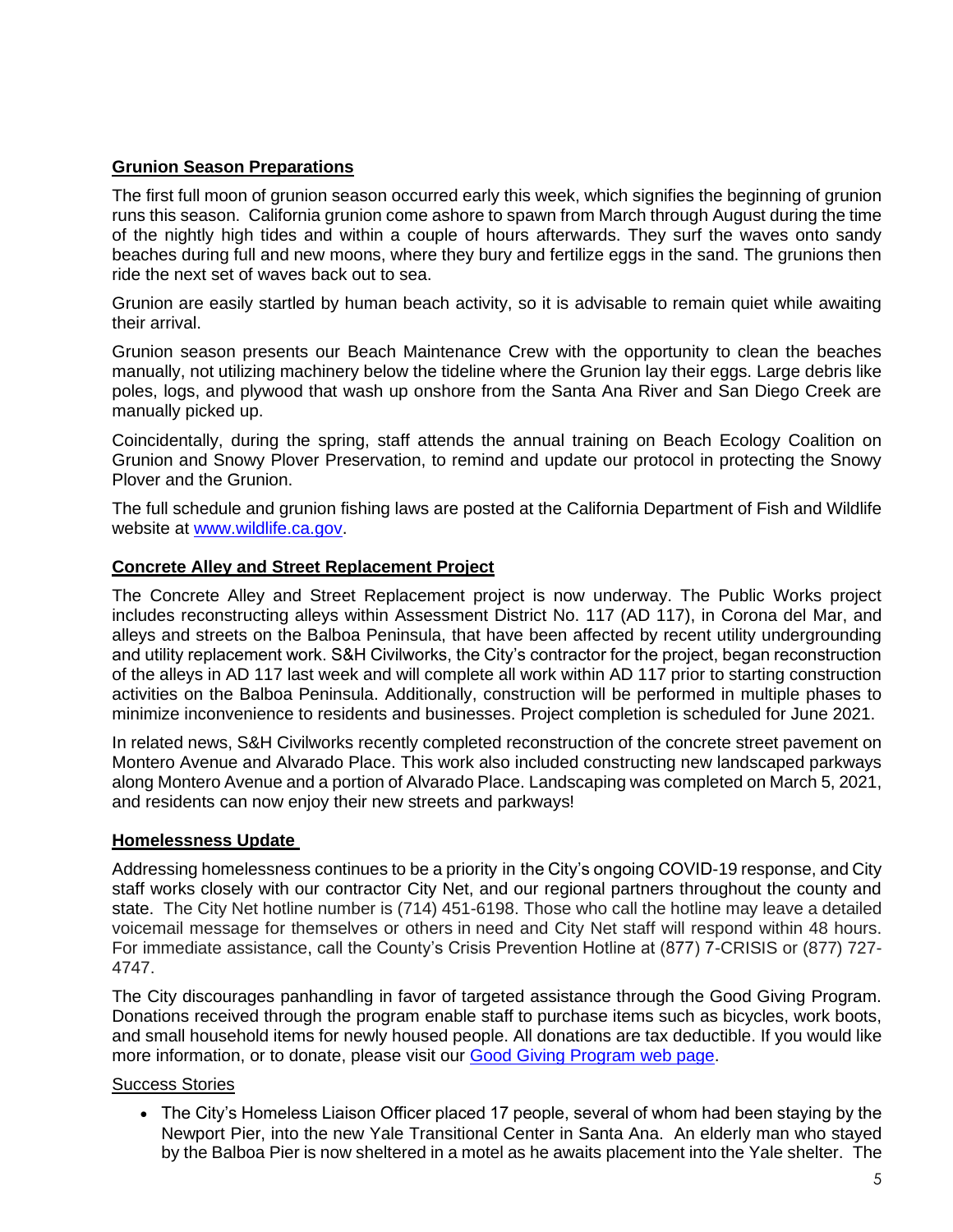new facility provides shelter for as many as 425 people experiencing homelessness and provides case managers who locate appropriate housing, assist with job searches, and provide other onsite services.

- City Net staff placed one person into the County's Yale Transitional Center and added five people to the waiting list.
- The Homeless Liaison Officer helped reunite an elderly woman with her family in Texas. The woman lived in her car for four years in Newport Beach and Costa Mesa.
- The Homeless Liaison Officer, City Net staff, and Share Our Selves collaborated to place a couple into a medical detoxification program. The couple is now enrolled in the County's Coordinated Entry System to secure housing. Share Our Selves, established in Costa Mesa in 1970, emphasizes care of the whole person. Share Our Selves provides medical and dental care, access to a food pantry, postal service, and other social services for low-income individuals and families in Orange County.
- City Net staff continues to provide food gift cards, support, and case management to several people sheltering in motels while they await placement into permanent, supportive housing.

#### <span id="page-5-0"></span>**Insider's Guide for the Newport Beach City Council Meeting on March 23, 2021**

Our next City Council meeting is Tuesday, March 23. Items that may be of interest are highlighted below. The entire agenda, and all reports, can be viewed [here.](https://www.newportbeachca.gov/Home/Components/Calendar/Event/64229/72)

There will be a Study Session at 4 p.m.:

• Representatives from the City's Harbor Commission will present the results of a recent study on Newport Harbor that examined the types of stakeholders that use the harbor.

The Regular Meeting begins at 6 p.m. and the following are items of note:

On the Consent Calendar is:

- Two separate resolutions that would request time extensions for the City to spend Orange County Transportation Authority Measure M2 grant funding. The first is an OCTA grant to fund a feasibility study examining local transportation options to increase mobility at Balboa Island and Corona Del Mar. Because COVID-19 has reduced the use of public transportation and altered travel patterns, the City is requesting to delay the study until the 2023 fiscal year. The second grant is to partially fund the Newport Bay Trash Interceptor project, which will collect debris from the San Diego Creek before it reaches the bay, harbor and ocean waters. Because of COVID-19 related construction delays, the City is requesting a one-time, 24-month extension.
- Authorizing the submittal of the City's 2020 General Plan update progress report and Housing Element annual progress report to the State of California. The City is required by State law to prepare and submit an annual report on the status of General Plan implementation.
- The Council will receive the results of the City's annual independent financial audit. The audit was conducted by the firm CliftonLarsonAllen LLP for the fiscal year ending June 30, 2020.

Public Hearings and Current Business include:

• A proposed increase in residential recycling fees to partially offset additional costs of meeting new state mandates. California state law requires that every household, business and multifamily property recycle their organic waste beginning January 1, 2022. To partially offset the increased costs, the Council will consider a proposal to increase recycling fees. For most Newport Beach households, the fees would increase from \$3 a month to \$6.28 a month. Households in the Newport Coast area, which do not currently pay a recycling fee, would pay \$5.86 per month. Organics recycling is mandated by the state to reduce the volume of waste transported to landfills and reduce greenhouse gas emissions from organic waste decomposition. The recycling fee was last updated in 2009.